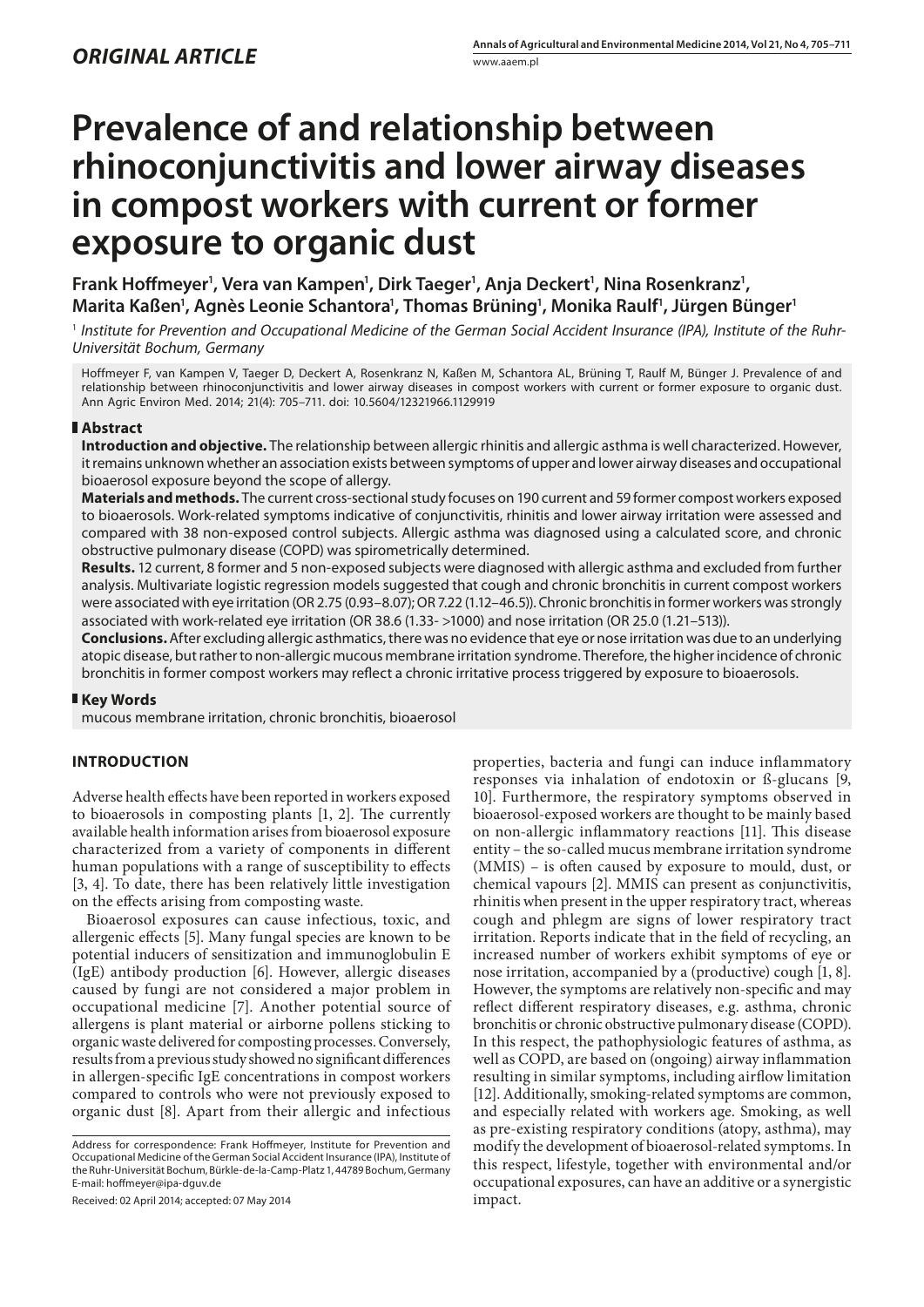The authors have previously reported that exposure during composting is associated with an elevated prevalence of chronic cough, and lower values for  $FEV<sub>1</sub>$  % predicted and FVC % predicted, compared to controls. However, no association was seen between lung function parameters and duration of employment [8]. The presented study focuses on non-allergic adverse health effects in compost workers, in which individuals with a high probability of allergic asthma were identified and excluded. Prevalence of cough, chronic bronchitis, COPD, rhinitis and conjunctivitis was assessed with respect to smoking habits, atopy and occupational history as a compost worker.

## **OBJECTIVES**

The aims of these in-depth analyses were: 1) to validate the hypothesis that compost workers suffer more frequently from non-allergic respiratory health complaints, and 2) to test the hypothesis that an association exists between MMIS of the upper and lower airways.

# **MATERIALS AND METHODS**

In 2009, 190 'currently-exposed' compost workers were examined at 31 composting plants in northwestern Germany. In addition, 59 former compost workers who had stopped working for various reasons, and a reference group without occupational bioaerosol exposure (38 white-collar workers) were studied from the end of 2009 to the beginning of 2010 using the same study protocol as recently described [8]. Briefly, the protocol included a questionnaire, in combination with a physical examination by an occupational physician which included lung function measurement, serologic parameters, and a differential cell count of induced sputum. The study was approved by the Ethics Committee of the Ruhr-University in Bochum, and all participants gave written informed consent.

**Smoking habits.** Smoking habits were assessed by the questionnaire and justified by cotinine concentrations in urine according to Xu et al. [13], with some modifications. Assigned non-smokers or former smokers with concentrations above 100 µg/L were reclassified as current smokers.

**Chronic bronchitis and COPD.** Based on the intensity and quality of the reported symptoms, subjects were categorized according to no symptoms, cough, and chronic bronchitis. Chronic bronchitis was diagnosed in subjects who experienced 'cough and phlegm 3 months or more per year during two consecutive years' [14]. Lung function, in terms of spirometry, was performed with a portable spirometer (MasterScope, Viasys Health Care, Germany) prior to work shifts. Each protocol was verified in terms of acceptability and reproducibility according to the recommendations of the American Thoracic Society (ATS) [15]. Forced expiratory volume in 1 sec  $(FEV<sub>1</sub>)$  and forced vital capacity  $(FVC)$  of the best spirogram fulfilling these criteria were used for further analyses.

A diagnosis of COPD was based on objective evidence acquired for airflow limitation. With respect to the guidelines provided by the Global Initiative for Obstructive Lung Disease (GOLD) [14], airflow limitation is assumed if the  $\mathrm{FEV}_1/\mathrm{FVC}$ 

ratio is less than 0.7. Besides this, with a fixed  $FEV<sub>1</sub>/FVC$  ratio of 0.7 provided by GOLD, there is evidence indicating that the respective age-corrected predicted values might model airway limitation more accurately [16]. Therefore, the  $FEV<sub>1</sub>/FVC$ ratio percent predicted for assuming airflow limitation was used. COPD was defined by the 5% lower limit of the normal  $(LLN) FEV<sub>1</sub>/FVC ratio according to reference values provided$ by Brändli et al. [17]. Referring to GOLD, COPD was further divided into the following four stages – Stage I:  $FEV$ <sub>1</sub> ≥80% predicted; stage II:  $FEV_1$  50 – 80% pred; stage III:  $FEV_1$  30 –  $\langle$  =50%pred; and stage IV: FEV<sub>1</sub>  $\langle$  30% pred [14].

**Immunologically-based illness.** Atopy describes the tendency to become sensitized and produce specific (IgE) antibodies in response to everyday exposures to ubiquitous allergens. The atopy status of the workers was determined serologically using the specific IgE measurement to a variety of environmental allergens (sx1 Phadiatop, ThermoFisher Scientific (formerly Phadia), Uppsala, Sweden). According to a dichotomous view, a positive atopic status is assumed when  $sx1 > 0.35$  kU/L. Presently, analytic sensitivity is as low as 0.1 kU/L, but the relevance of values between 0.1 and 0.35 kU/L remains unclear [18]. In cases where intermediate values for sx1 were measured, additional information, such as total serum IgE with a cut-off > 100 kU/L or a positive familial disposition to atopic diseases, was considered before deciding on the atopic status.

Subjects were clinically examined and information provided in the questionnaire was cross-checked by a physician experienced in the field of occupational medicine. Asthma was defined as experiencing shortness of breath, an asthma attack, or the use of asthma medication [19].

The probability of allergic asthma was derived from a score that included information from:

- 1) the questionnaire;
- 2) a physician-based diagnosis of asthma;
- 3) exhaled nitric oxide (FeNO) with cut-offs stratified by smoking habits as previously reported (never-smokers 31 ppb, ex-smokers 26 ppb and current smokers 22 ppb) [20];
- 4)the percentage of eosinophils in induced sputum with a 2% cut-off based on published data for eosinophils from healthy subjects [21];
- 5)an allergy to any inhalation allergen (house dust mites, animals, pollen);
- 6)atopy.

Results meeting the criteria were rated 1, except for the questionnaire which was rated 2. The score ranged from 0 – 7. A person was diagnosed as suffering from allergic asthma with a score  $\geq 4$ .

**Rhinitis and conjunctivitis.** Subjects were asked via the questionnaire to report their work-related symptoms, indicating irritation of eyes or nose [8]. Questions comprised watering eyes, burning eyes, and itching eyes or runny nose, nasal congestion, and restriction of olfactory sense. Answers to the questions were rated 0 (no) or 1 (yes). Affirmative answers were integrated into an additive symptom score in the range from  $0 - 3$ . A symptom score of 2 or more was considered to be indicative of conjunctivitis or rhinitis.

**Data analysis.** Data were expressed as mean with range or median with interquartile range (25<sup>th</sup>; 75<sup>th</sup> percentile). The D'Agostino & Pearson omnibus normality test was used to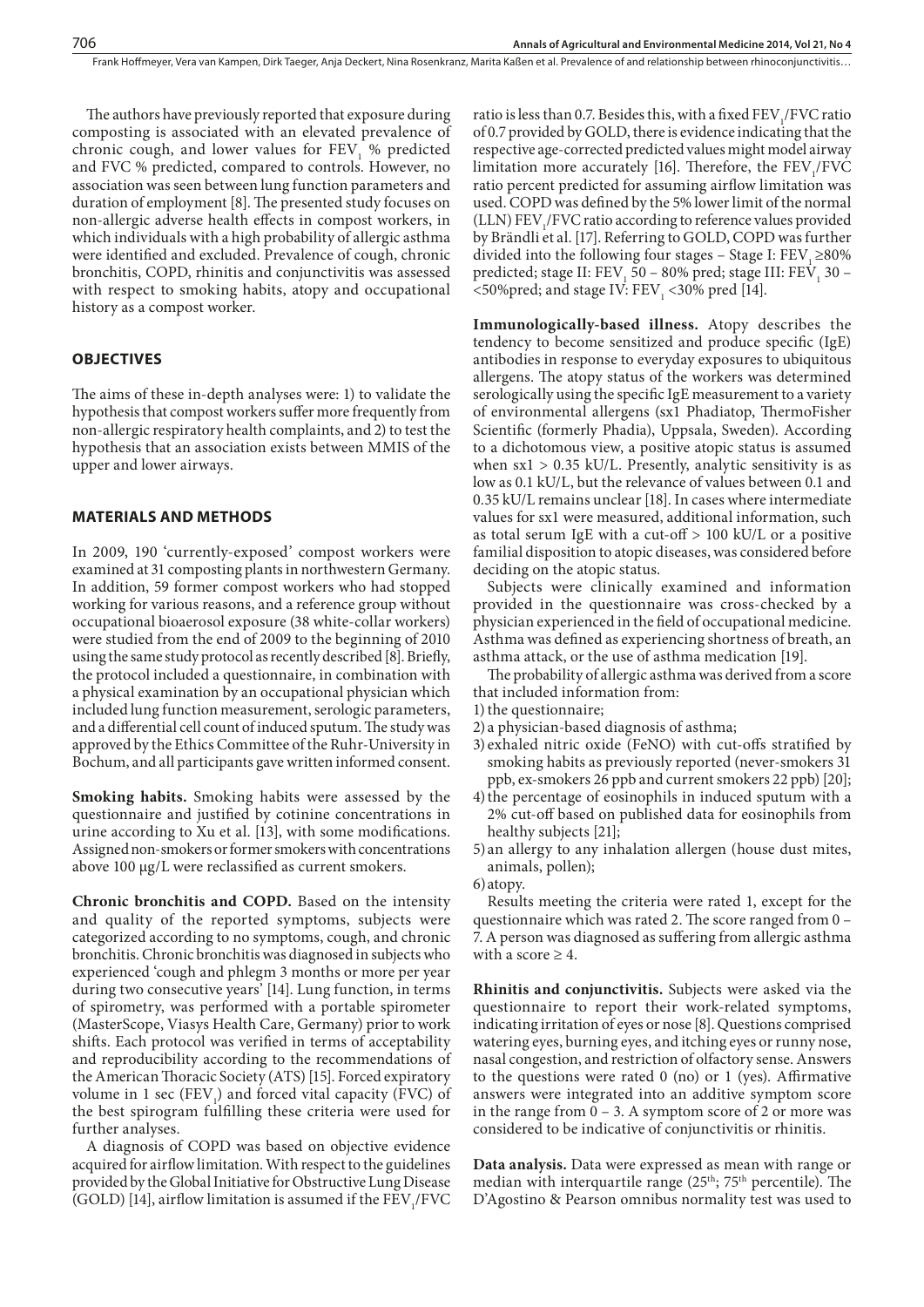assess value distributions. Fisher's exact test or Chi-square test was used for categorical variables. Multivariate logistic regression models were applied to evaluate the influence of several variables on respiratory illness and MMIS. A p-value below 0.05 was considered statistically significant for all analyses, and all tests were performed 2-sided. Data were analyzed using SAS Software 9.2 (Cary, NC, USA), and visualized with GraphPad Prism version 5.01 for Windows (GraphPad Software, San Diego, CA, USA).

# **RESULTS**

**Study characteristics and prevalence of asthma bronchiale.** The study groups consisted of 190 current and 59 former workers exposed to bioaerosols, as well as 38 nonoccupationally exposed control subjects [8]. A score-based diagnosis of allergic asthma was less common in the current (12/190; 6.3%) compared to former compost workers (8/59; 13.6%), and to the control subjects (5/38; 13.2%) (For results for asthma scoring see supplemental Table). Altogether, 25 subjects previously diagnosed with allergic asthma were excluded from further analysis of work-related impairment. From these excluded subjects, one former worker and one subject from the control group were diagnosed with chronic bronchitis in addition to being classified as asthmatic. After accounting for asthma, further analyses were based on 178 current workers, 51 former workers, and 33 white-collar workers. Study characteristics are presented in Table 1. In summary, the average age of the workers in the different groups differed significantly from one another, with current workers being the youngest (p<0.0001). In addition, duration of employment was different among the groups with members of the reference group who were not occupationally exposed to bioaerosols, being the longest employed (p<0.0001). There were more current smokers among the compost workers, but no differences in anthropometric data or prevalence of atopic condition were observed.

**Supplemental Table.** Probability of asthma based on a multivarite score

|                  | Compost workers<br>$(n = 190)$ |        |    | Former worker<br>$(n=59)$ |                | Reference group<br>$(n=38)$ |  |
|------------------|--------------------------------|--------|----|---------------------------|----------------|-----------------------------|--|
| Asthma-<br>Score | (%)<br>n                       |        | n  | (9/6)                     | n              | (%)                         |  |
| 0                | 67                             | (35.3) | 13 | (22.0)                    | 21             | (55.3)                      |  |
| 1                | 56                             | (29.5) | 14 | (23.7)                    |                | (2.6)                       |  |
| $\overline{2}$   | 31                             | (16.3) | 14 | (23.7)                    | 8              | (21.1)                      |  |
| 3                | 24                             | (12.6) | 10 | (17.0)                    | 3              | (7.9)                       |  |
| $\overline{4}$   | 10                             | (5.3)  | 7  | (11.9)                    | $\overline{4}$ | (10.5)                      |  |
| 5                | $\overline{2}$                 | (1.1)  | 1  | (1.7)                     | 1              | (2.6)                       |  |
| 6                | 0                              | (0.0)  | 0  | (0.0)                     | $\Omega$       | (0.0)                       |  |
| 7                | 0                              | (0.0)  | 0  | (0.0)                     | 0              | (0.0)                       |  |

Asthma-Score was based on: 1) a questionnaire; 2) a physician-based diagnosis of asthma; 3) exhaled nitric oxide (FeNO); 4) eosinophils in induced sputum; 5) an allergy to any inhalation allergen; 6) atopy. Results meeting the criteria were rated 1, except for the questionnaire which was rated 2.

**Prevalence of cough, chronic bronchitis and COPD.**  According to the replies in the questionnaire, subjects suffering from chronic bronchitis were separated from those who reported coughing. Prevalence of cough among the **Table 1.** Characteristics of 178 currently exposed compost workers, 51 former compost workers and 33 non-exposed control subjects (without asthma)

|                                  | Compost<br>workers | Former<br>workers   | Reference<br>group | р                    |
|----------------------------------|--------------------|---------------------|--------------------|----------------------|
| Study group (n):                 | 178                | 51                  | 33                 |                      |
| Age (yrs):<br>median (IQR)       | 46 (40-51)         | $51(43-60)$         | $57(53-63)$        | $< 0.0001*$          |
| Height (cm):<br>median (IQR)     | 179 (173-186)      | 180 (172-186)       | 179 (171-181)      | $0.652*$             |
| Weight (kg):<br>median (IQR)     | 87 (75-98)         | 89 (78-100)         | 86 (75 - 95)       | $0.613*$             |
| BMI ( $kg/m2$ ):<br>median (IQR) | 26.7 (24.6-30.1)   | $27.0(25.7 - 30.0)$ | 26.9 (23.8-29.9)   | $0.661*$             |
| Smoking status                   |                    |                     |                    |                      |
| Never smokers:<br>n (%)          | 55 (30.9%)         | 22 (43.1%)          | 14 (42.4%)         | $0.431$ <sup>§</sup> |
| Ever smokers:<br>n (%)           | 67 (37.6%)         | 17 (33.3%)          | 14 (42.4%)         | $0.698$ <sup>§</sup> |
| Current smokers:<br>n (%)        | 56 (31.5%)         | 12 (23.5%)          | $5(15.2\%)$        | 0.118 <sup>5</sup>   |
|                                  |                    |                     |                    |                      |
| Atopic: n (%)                    | 53 (29.8%)         | 15 (29.4%)          | 5(15.2%)           | $0.219$ <sup>§</sup> |
| Employment: yrs<br>(median, IQR) | 12.3 (6.3-17.4)    | $9.0(5.0-12.0)$     | 30.2 (23.9-34.4)   | $< 0.0001*$          |
|                                  |                    |                     |                    |                      |

<sup>§</sup> Chi-square test <sup>#</sup> Kruskal-Wallis test

compost workers was 14.6% in the current and 15.7% in the former workers, and 3.0% in the control subjects (p=0.172). The prevalence of cough among the compost workers (current vs. former) was similar, but less frequent, compared to the control subjects (active: p=0.087; former: p=0.082).

The prevalence of chronic bronchitis was highest among individuals who had previously left the composting plants. More specifically, chronic bronchitis was reported by 25.5% of the former workers, 4.5% of current workers, and 9.1% of the control subjects (p<0.0001). The prevalence of chronic bronchitis in active compost workers did not statistically differ from the control subjects (p=0.384).

For COPD, no obvious difference was observed with respect to LLN among the study groups (active compost workers 12.9%, former workers 21.6%, and control subjects 18.2%; p=0.281). However, an increased percentage of subjects presented with severe airflow limitation, e.g. stage GOLD 2 and 3 in former workers (former workers 15.7%, current compost workers 6.6%, references 9.1%, p= 0.091) (data not shown). Concomitant chronic bronchitis and COPD was most apparent in former workers (former workers 13.7%, current compost workers 0.6%, control subjects 3.0%, p<0.0001) (Tab. 2).

**Risk factors for cough, chronic bronchitis and COPD.** The respective odds-ratios for the study groups after adjusting for the effect of age, smoking habits, BMI and atopy by multivariate logistic regression analyses, are depicted in Table 3. After adjustment, there were obvious associations between smoking habits and respiratory diseases. Compared to never smokers, prevalence of chronic bronchitis (3.79; 1.16 – 12.33), as well as COPD (6.44; 2.32 – 17.88), was significantly higher in current smokers who also tended to cough more frequently (2.16; 0.84 – 5.57). An increased risk for COPD was also observed in ever smokers (2.65; 0.93 – 7.50). In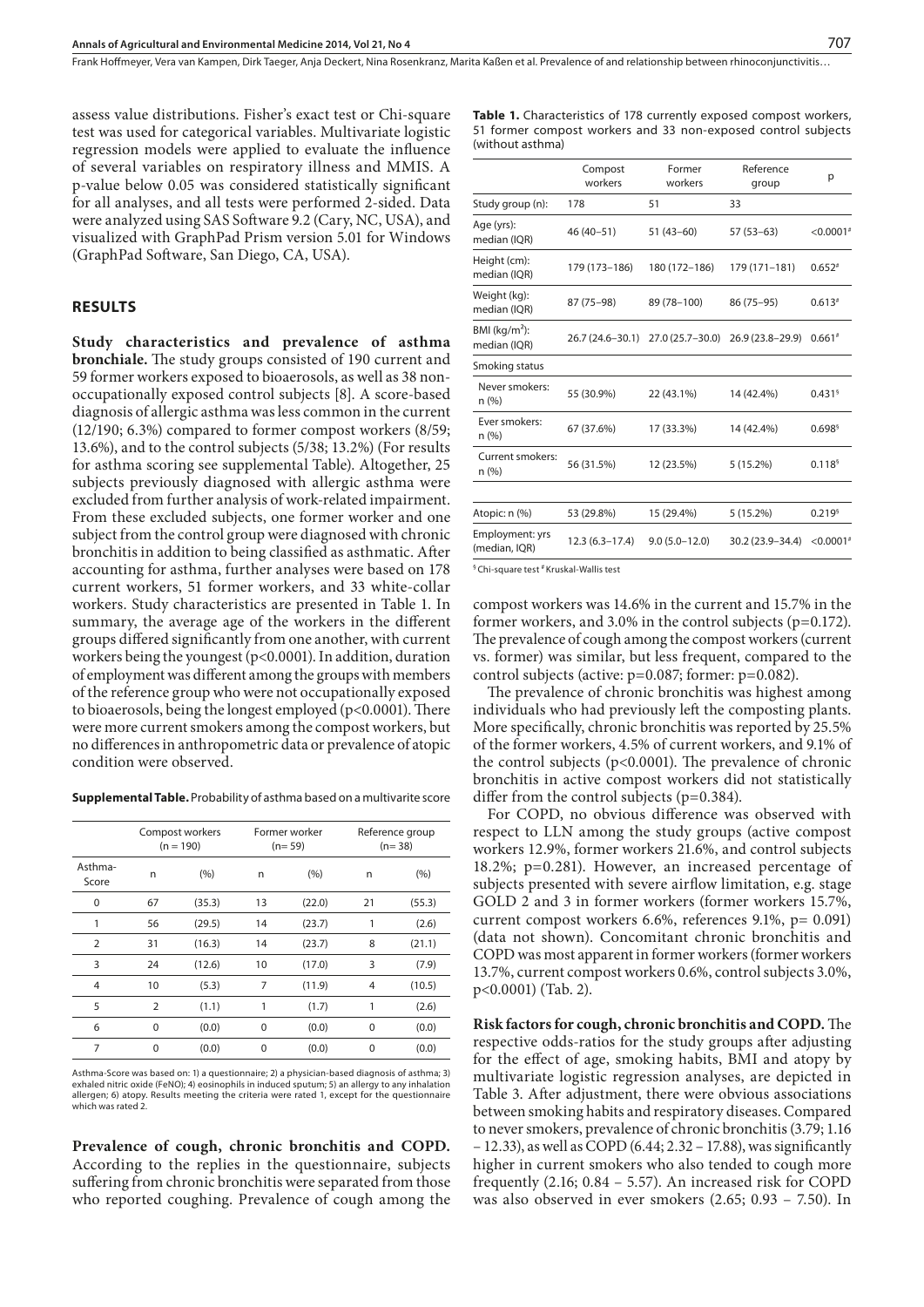Table 2. Relation between chronic bronchitis and COPD with occupational exposures and by smoking habits

|    |                          | Compost workers (n=178) |           |           |           | Former workers (n=51) |        |           | Reference group (n=33) |        |  |
|----|--------------------------|-------------------------|-----------|-----------|-----------|-----------------------|--------|-----------|------------------------|--------|--|
|    |                          | <b>NS</b>               | ES        | CS        | <b>NS</b> | ES                    | CS     | <b>NS</b> | ES                     | CS     |  |
| CB | COPD                     | n(%)                    | n(% )     | n(% )     | n(%)      | n(%)                  | n(%)   | n(%)      | n(%)                   | n(%)   |  |
|    | $\overline{\phantom{a}}$ | 50(28.1)                | 55 (30.9) | 43 (24.2) | 17 (33.3) | 13 (25.5)             | 4(7.8) | 12 (36.4) | 11 (33.3)              | 2(6.1) |  |
| ÷. | $\overline{\phantom{a}}$ | 2(1.1)                  | 3(1.7)    | 2(1.1)    | 3(5.9)    | 2(3.9)                | (2.0)  | 1(3.0)    | 0(0.0)                 | (3.0)  |  |
| ۰  |                          | 3(1.7)                  | 9(5.1)    | 10(5.6)   | (2.0)     | (2.0)                 | 2(3.9) | 1(3.0)    | 3(9.1)                 | (3.0)  |  |
| ÷  |                          | 0(0.0)                  | 0(0.0)    | 1 (0.6)   | (2.0)     | (2.0)                 | 5(9.8) | 0(0.0)    | 0(0.0)                 | (3.0)  |  |

Stratification by smoking habits: NS – never smokers; ES – ever smokers; CS – current smokers; CB – chronic bronchitis; COPD – spirometrically determined chronic obstructive pulmonary disease.

**Table 3.** Multivariate logistic regression analyses of associations between occupational exposure and prevalence of cough, chronic bronchitis and airflow limitation by subject characteristics

|                       |     |      | Cough            | Chronic<br><b>bronchitis</b> |                  | Airflow<br>limitation |                  |
|-----------------------|-----|------|------------------|------------------------------|------------------|-----------------------|------------------|
| Variable              | n   | OR   | (95%CI)          | OR                           | (95%CI)          | OR                    | 95%CI            |
| Working<br>group      |     |      |                  |                              |                  |                       |                  |
| Reference<br>group    | 33  | 1    |                  | 1                            |                  | 1                     |                  |
| Compost<br>worker     | 178 | 4.11 | $(0.49 - 34.34)$ | 0.42                         | $(0.09 - 2.05)$  | 0.65                  | $(0.21 - 2.02)$  |
| Former<br>worker      | 51  | 6.75 | $(0.75 - 60.79)$ | 4.10                         | $(0.95 - 17.77)$ | 1.50                  | $(0.44 - 5.08)$  |
| Age                   |     |      |                  |                              |                  |                       |                  |
| $< 50$ years          | 144 | 1    |                  | 1                            |                  | 1                     |                  |
| $\geq 50$ years       | 118 | 0.75 | $(0.33 - 1.67)$  | 1.25                         | $(0.45 - 3.50)$  | 1.53                  | $(0.70 - 3.31)$  |
| Smoking<br>habits     |     |      |                  |                              |                  |                       |                  |
| Never<br>smokers      | 91  | 1    |                  | 1                            |                  | 1                     |                  |
| Ever<br>smokers       | 98  | 1.14 | $(0.45 - 2.94)$  | 0.94                         | $(0.28 - 3.18)$  | 2.65                  | $(0.93 - 7.50)$  |
| Current<br>smokers    | 73  | 2.16 | $(0.84 - 5.57)$  | 3.79                         | $(1.16 - 12.33)$ | 6.44                  | $(2.32 - 17.88)$ |
| <b>BMI</b>            |     |      |                  |                              |                  |                       |                  |
| BMI < 25              | 72  | 1    |                  | 1                            |                  | 1                     |                  |
| $25 \leq BMI$<br>< 30 | 125 | 1.54 | $(0.61 - 3.89)$  | 0.19                         | $(0.35 - 4.05)$  | 0.69                  | $(0.30 - 1.60)$  |
| $BMI \geq 30$         | 65  | 0.96 | $(0.31 - 2.95)$  | 1.65                         | $(0.46 - 6.00)$  | 0.53                  | $(0.19 - 1.45)$  |
| Atopy                 |     |      |                  |                              |                  |                       |                  |
| No                    | 189 | 1    |                  | 1                            |                  | $\mathbf{1}$          |                  |
| Yes                   | 73  | 0.61 | $(0.25 - 1.48)$  | 1.13                         | $(0.40 - 3.18)$  | 0.82                  | $(0.36 - 1.85)$  |

addition, compared to the reference group, the OR for chronic bronchitis was elevated among the former workers, though not significantly different (4.10; 0.95–17.77). In addition, there was an association between lifetime occupational bioaerosol exposure and cough (active compost worker OR 4.11, former worker OR 6.75), although also not statistically significant.

**Eye and nose irritation during time of employment in a composting plant.** Diagnosis of conjunctivitis and rhinitis were derived from respective symptom-scores of the workers. After excluding subjects with allergic asthma, compost workers suffered more often from work-related irritation of the eyes than control subjects (active 34/178; 19.1%, former 13/51; 25.5% vs. reference group 1/33; 3.0%). In relation to the reference group, differences in prevalence reached statistical significance (former workers; p=0.030), or were close to being statistically significant (active workers; p=0.060). Furthermore, compared to the reference group (5/33; 15.2%), current workers exhibited less nasal irritation (19/178; 10.7%); whereas, the former workers had a higher prevalence (12/51; 23.5%). Differences in prevalence between current and former compost workers were near to significance (active workers; p=0.071). Only subjects who were ever previously occupationally exposed to bioaerosols reported concomitant irritation of both eyes and nose. The prevalence was similar in both active (n=10; 5.6%) and in former workers (n=3; 5.9%).

Overall, irritation of either nose or eyes was quite common. Among the currently-exposed subjects who showed symptoms of rhinoconjunctivits, 23.3% could be categorized as atopic and 18.6% reported an allergy to ubiquitous aeroallergens. The prevalence of atopy and allergy in former workers were 22.7% and 26.1%, respectively. No control subject with irritation of eyes or nose was atopic, but 16.7% reported an allergy to ubiquitous aero-allergens.

**Influences on prevalence of cough and chronic bronchitis in compost workers.** The results from multivariate logistic regression analyses on cough and chronic bronchitis of current and former compost workers are shown in Table 4. Duration of employment in a composting plant (2.61; 0.91– 7.48), together with irritation of nose (3.51; 1.07–11.6) or eyes (2.75; 0.93–8.07), seemed to be associated with cough in workers who are currently exposed to bioaerosols. Duration of employment (9.18; 0.83–101) and irritation of eyes (7.22; 1.12–46.8) was also associated with chronic bronchitis. In addition, current compost workers identified as atopic demonstrated a significantly enhanced OR for chronic bronchitis (6.25; 1.19–32.9).

Irritation of eyes as well as nose at the time of bioaerosol exposure emerged as strong predictors of chronic bronchitis, as reported by former compost workers (eyes OR 38.6, nose OR 25.0). While there were no associations between spirometrically-determined airflow limitation (COPD) and cough (1.50; 0.42–5.34) or chronic bronchitis (0.94; 0.07–12.1) in the current compost workers, a relevant relationship could be described for the former workers (cough 375 (0.98->1000); chronic bronchitis 286 (1.49->1000)).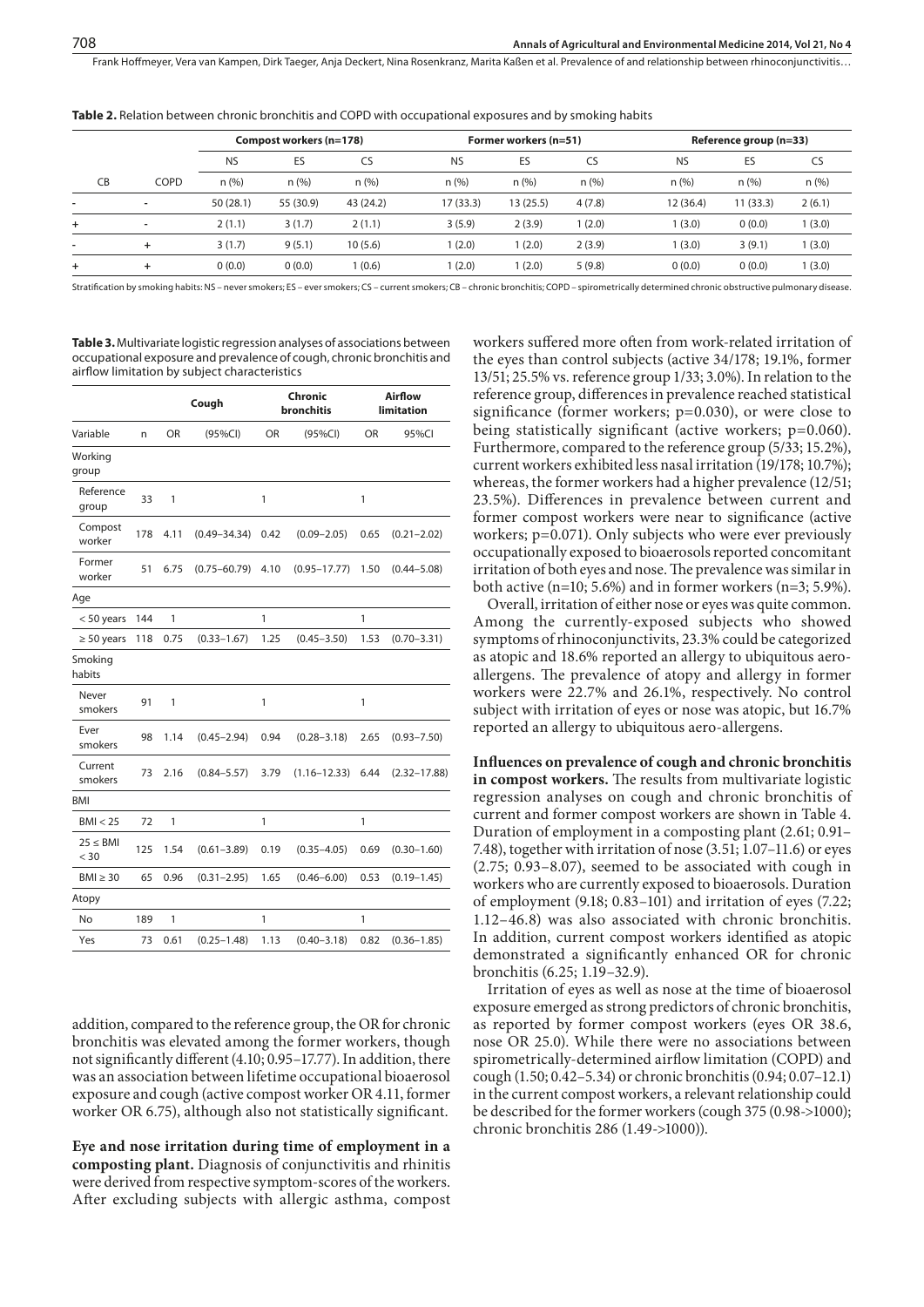**Current compost worker Former worker** Cough Chronic bronchitis Cough Chronic bronchitis Variables n OR (95% CI) OR (95% CI) n OR (95% CI) OR (95% CI) Age < 50 years 118 1 1 25 1 1 ≥ 50 years 60 0.55 (0.19 – 1.57) 0.66 (0.12 – 3.79) 26 0.22 (0.01 – 3.44) 0.17 (0.01 – 4.96) Smoking habit Never smoker 55 1 1 22 1 1 Ever smoker 67 0.95 (0.31 – 2.87) 1.07 (0.13 – 8.61) 17 35.3 (0.26 – >1000) 4.44 (0.19 – 103) Current smoker 56 1.24 (0.39 – 3.96) 2.04 (0.22 – 18.8) 12 6.04 (0.24 – 154) 5.68 (0.12 – 264) Atopy No 125 1 1 36 1 1 Yes 53 0.67 (0.21 – 2.10) 6.25 (1.19 – 32.9) 15 14.9 (0.24 – 923) 1.0 (0.02– 43.7) Employment < 10 years 67 1 1 31 1 1 ≥ 10 years 111 2.61 (0.91 – 7.48) 9.18 (0.83 – 101) 20 0.03 (0.00 – 2.31) 0.54 (0.02 – 15.1) MMI of eyes No 144 1 1 38 1 1 Yes 34 2.75 (0.93 – 8.07) 7.22 (1.12 – 46.8) 13 48.0 (0.22 – >1000) 38.6 (1.33 – >1000) MMI of nose No 159 1 1 39 1 1 Yes 19 3.51 (1.07 – 11.6) 1.30 (0.13 – 12.7) 12 4.76 (0.11 – 210) 25.0 (1.21 – 513)

**Table 4.** Demographics, smoking, occupational exposure and symptoms among current and former compost workers (multivariate logistic regression)

# **DISCUSSION**

There is evidence that occupational exposure to bioaerosols can contribute to the development of chronic airway disease [1, 2, 3, 4, 8]. Definitions of airway diseases are differentially based on clinical, functional or anatomic conditions which may overlap and affect discrimination [12]. The definition of COPD in different guidelines is mostly based on nonfully reversible airflow limitation, independent of clinical symptoms [22]. In the presented study, COPD was defined with respect to 5% LLN of  $FEV<sub>1</sub>/FVC$ , which has been suggested to provide a less age-biased estimate [16]. This definition was especially relevant in the current analysis of groups demonstrating statistically different mean ages. Postbronchodilator spirometry was not performed. In order to avoid an overestimation of COPD prevalence, subjects having a high probability of allergic asthma, as reported previously [23, 24], were excluded.

The presented study focused on the prevalence of and relationship between symptoms of upper and lower airways. As rhinitis is common among allergic asthmatics, subjects suffering from rhinitis would bias the current evaluations where an attempt was made to link non-specific upper and lower airway disease in compost workers [25]. Therefore, the aim was to identify asthma, e.g. allergic asthma, using multimodal criteria including non-invasive diagnostic tools [21]. Thus, the group of spirometrically-determined COPD subjects may also include non-allergic asthmatics. However, there is no general consensus on whether chronic non-allergic asthma and COPD represent a single disease with different phenotypes, or represent distinct diseases that share common characteristics [26].

Assessment of prevalence in a working population using a cross-sectional study design is usually biased by healthy-worker effects. First, subjects choosing a physically challenging job may be in better shape than white-collar workers, and secondly, workers with health complaints, especially in the case of work-related illness, may leave their jobs. Therefore, in addition to excluding asthmatic subjects, in this study, special emphasis was placed on recruiting former compost workers as well as a group of non-occupationally exposed office workers who were similarly evaluated. There were fewer current smokers in the reference group, and smoking is a known risk factor for airway inflammation leading to chronic (obstructive) bronchitis. Adjusted odds ratios confirmed that smoking had a dramatic impact on the incidence of chronic bronchitis and spirometricallydetermined COPD, with the highest prevalence occurring in current smokers. This is a reasonable finding in view of data reported in the literature [27].

Multivariate logistic regression analyses were hampered by the low number of subjects in the respective subgroups, which is the major limitation of the presented study. Some p-values for certain parameters that were just below the level of significance may have gained significance with a larger sample size. Though not statistically significant, additional conclusions could be drawn after adjustment for, e.g. age, smoking habits and atopy. Indeed, the presented results demonstrate a lower prevalence of chronic bronchitis in current compost workers, and a higher prevalence that is close to significance in former workers when compared to white-collar workers. First, these data confirm a healthyworker effect in the current study. Second, compost workers with respiratory symptoms even after quitting the job suggest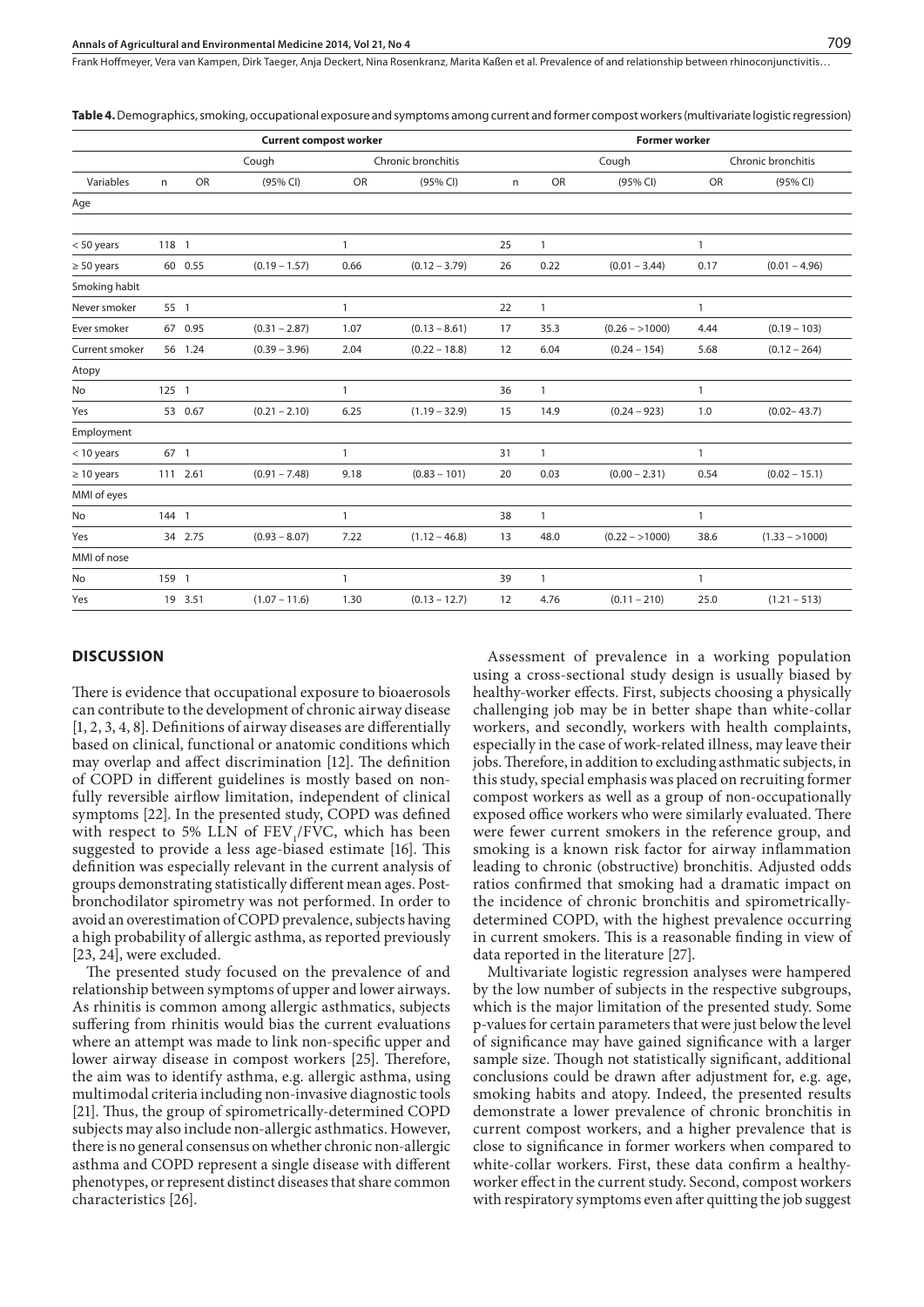that these workers were already beyond the 'point of no return'. This observation supports a recent study showing that symptoms persist and/or progress even after allergen withdrawal [28]. Additionally, in the current study it was found that non-chronic cough was more common in workers who were exposed to bioaerosols. In contrast, no obvious differences were observed between the study groups with respect to airflow limitations. The overall prevalence of spirometrically-determined COPD was 15.3%, which is consistent with recently aggregated epidemiologic data [29].

Respiratory symptoms reported by current compost workers were not associated with COPD. These results are consistent with previous reports on the relationship between respiratory symptoms and spirometric values after stratification for asthma [30]. Chronic bronchitis is one clinical phenotype of COPD [14], but has to be considered as an independent entity, especially with respect to other underlying causes [31]. The underlying mechanism by which respiratory symptoms related to chronic bronchial mucus hypersecretion appear during structural changes in the lung leading to COPD remains unclear; the respiratory symptoms may precede or follow airflow limitation [32]. In former compost workers, it was observed that airflow limitation and cough, as well as chronic bronchitis, were closely associated. Occupational exposures in composting plants pose hazards to the workers due to substances with irritant and/or allergic together with infectious properties [5]. Due to the process of composting, biological waste is usually contaminated with fluctuating levels of microorganisms, predominantly bacteria and moulds. Emission rates of the microorganisms vary depending on conditions of cell growth, e.g. weather conditions and duration of processing cycles. Release of microorganisms and related components is especially enhanced when composting material is moved [3]. Bacteria levels fluctuated between  $10^4 \text{ CFU/m}^3 - 10^7 \text{ CFU/m}^3$ , actinomycetes were measured at approximately  $10^5 \mathrm{CFU/m^3}$ , and endotoxin concentrations were up to  $1,000$  EU/m<sup>3</sup>. Reported fungal concentrations at compost sites range from about  $10^4 - 10^7$  CFU/m<sup>3</sup> and beta (1→3) glucan concentrations to approximately  $5,000$  ng/m<sup>3</sup> [4].

The different tasks are associated with significantly different exposure intensities, which are modulated by technical or personal means of protection. The municipal waste management companies under investigation had only a limited number of employees fulfilling all job tasks without special preference. Therefore, in the presented study, a job exposure matrix was not employed but associations were explored between health effects and duration of employment. Age is associated with certain cumulative lifetime occupational or environmental exposures, allowing for longer exposures to hazards. Nevertheless, after adjusting for age and smoking habits, cough and chronic bronchitis were found more often in current workers who had been employed for more than 10 years in a compost facility. The difference, however, did not reach statistical significance. This may be due to, as described above, the low number of subjects in the different subgroups that limit the power to detect significant associations.

Atopic status and sensitization represent a pathophysiologic basis for the development of immunological diseases such as rhinoconjunctivitis and asthma [25]. After excluding allergic asthmatics, irritation of nose or eyes was still frequently reported in workers who were currently or previously employed

in composting plants. Irritation due to an underlying atopic disease could be suggested only in few workers. Therefore, in the current study nasal and ocular irritation symptoms were defined in terms of MMIS. Furthermore, the higher incidence of chronic bronchitis in former compost workers may reflect a chronic irritative process of airway linings triggered by exposure to bioaerosols. In contrast, subjects never exposed to bioaerosols demonstrated no association between cough and rhinoconjunctivitis. Endotoxins and ß-glucans are especially present in bioaerosols [9, 10] and known to play a major role in triggering non-allergic inflammatory processes. A strong association between exposure to fungal spores and irritation symptoms was previously shown in farmers [11]. A previous report was not able to demonstrate marked differences in specific IgE to environmental allergens and moulds in compost workers, compared to non-exposed control subjects [8]. There is evidence that non-allergic inflammatory reactions may be important for symptoms arising from bioaerosol exposure. Endotoxin, a known airway irritant, has been shown to induce chronic bronchitis in animal models [33]. However, the current analysis was not aimed at drawing conclusions on which a specific special agent of exposure may be responsible for morbidity.

The presented results, although limited by study size resulting in a broad 95% CI and an obvious healthy worker effect [34], suggest correlations between irritation of nose and respiratory symptoms due to exposures to bioaerosols in composting plants. Multivariate logistic regression analyses reveal that the prevalence of cough in current workers and of chronic bronchitis in former workers is associated with nasal irritation, where the symptoms are common and usually reversible, and thus not considered a serious condition. The presented results indicate the development of chronic inflammation in the upper airways associated with an increased risk of lower airway disease. Therefore, the current data support a united airway concept, also relevant for nonallergic diseases. Whether work-related nasal irritation could be regarded as a predictor for lower airway disease needs to be confirmed in longitudinal studies evaluating incidences of respiratory diseases. Chronic bronchitis was most common in former workers and strongly associated with airflow limitation. Although this is a cross-sectional study, the data presented support the idea that chronic bronchitis does not necessarily regress when exposure is discontinued.

## **CONCLUSION**

Exposure to bioaerosols is a common health risk for workers in the composting industry and has been reported to be associated with a higher prevalence of respiratory symptoms and illness. Interpretation of the presented multivariate analyses should be undertaken with caution in view of the relatively small number of cases of cough, chronic bronchitis and COPD. Particularly, with respect to the association of work-related MMIS of eyes and nose and lower respiratory tract, analysis of longitudinal studies would be valuable for proving the predictive value of rhinoconjunctivitis. Taking this correlation into consideration may contribute to a better understanding of enhanced exposure or to identify susceptible subjects. Finally, in the long-term, this could reduce the incidence of chronic respiratory diseases while employed at composting facilities.